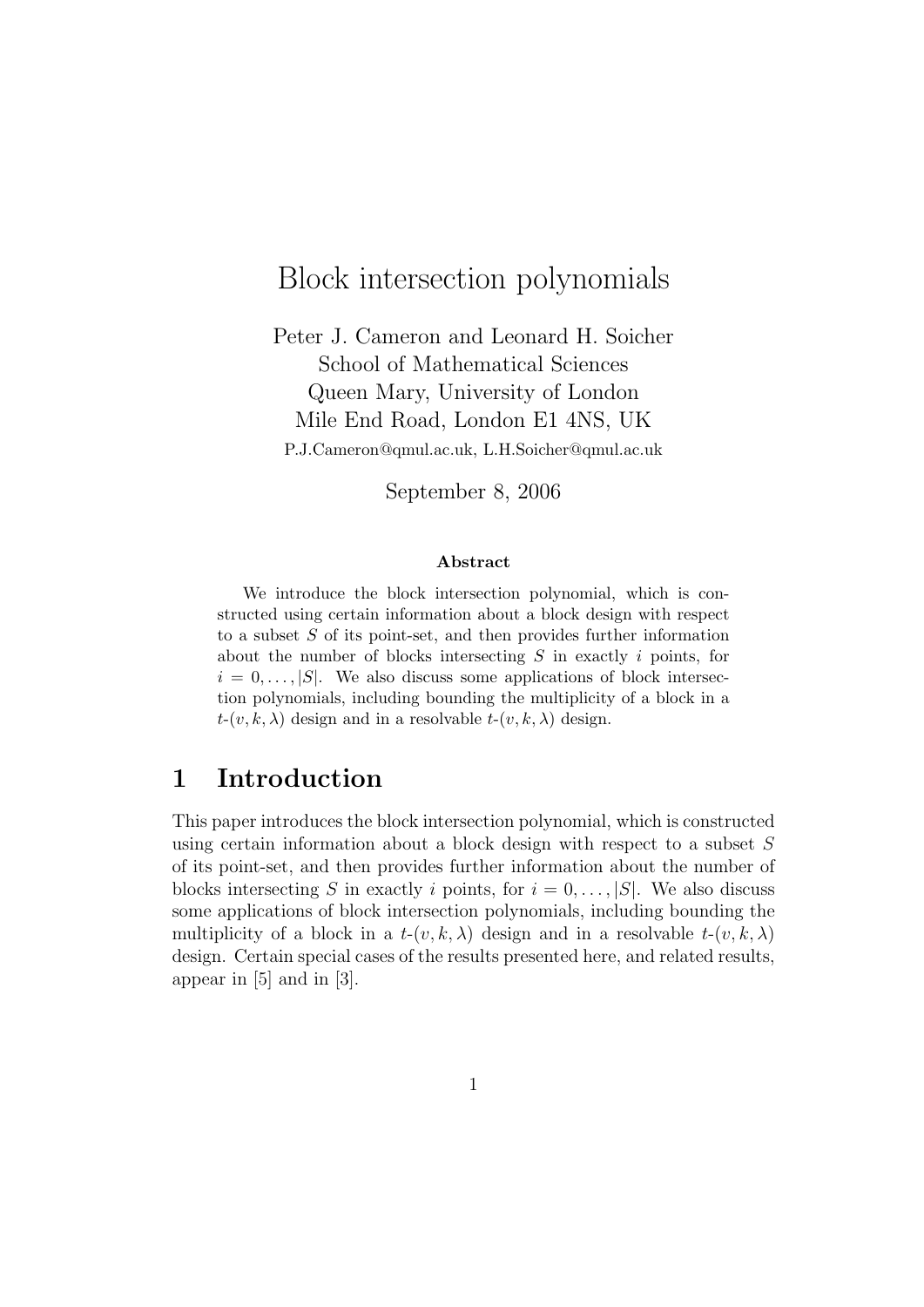## 2 Block designs

A block design is an ordered pair  $(V, \mathcal{B})$ , such that V is a finite non-empty set, whose elements are called *points*, and  $\beta$  is a finite non-empty multiset of nonempty subsets of V called blocks. (Statisticians would call our block designs *binary* block designs (see [1]).) A block design is *simple* if each block has multiplicity 1 (that is, there are no repeated blocks). A *parallel class* of a block design is a set of blocks forming a partition of the point-set. A block design is resolvable if there is a partition of the blocks, each part of which is a parallel class. For t a non-negative integer and  $v, k, \lambda$  positive integers with  $t \leq k \leq v$ , a  $t$ - $(v, k, \lambda)$  design (or simply a  $t$ -design) is a block design with exactly  $v$  points, such that each block has size  $k$  and each  $t$ -subset of the point-set is contained in exactly  $\lambda$  blocks.

Now let  $D = (V, \mathcal{B})$  be a block design, and S a subset of V, with  $s = |S|$ . We are interested in determining information about the number  $n_i$  of blocks of  $D$  that intersect  $S$  in exactly  $i$  points (counting repeated blocks), for  $i = 0, \ldots, s$ , given certain known (or proposed) properties of the pair D, S. Of particular interest are when  $S$  is a block with a given multiplicity and when  $D$  is resolvable.

For a subset T of the point-set of D, define  $\lambda_T$  to be the number of blocks of D (counting repeats) containing T, and for  $0 \leq j \leq s$ , define

$$
\lambda_j = 1/\binom{s}{j} \sum_{T \subseteq S, |T|=j} \lambda_T. \tag{1}
$$

Then the required known properties of  $D, S$  are:

- non-negative integers  $m_0, \ldots, m_s$  such that  $m_i \leq n_i$  (the closer  $m_i$  is to  $n_i$ , the better);
- for some even  $t \leq s$ , the quantities  $\lambda_0, \ldots, \lambda_t$  (the larger t is, the better).

For example, if S is a block, then we can take  $m_s = 1$ , and more generally, if S is a block of multiplicity at least n, then we can take  $m_s = n$ . If S is a block in a parallel class and all blocks have size s (dividing  $|V|$ ), then we can take  $m_0 = |V|/s - 1$ . If nothing is known about an  $m_i$  then we can take  $m_i = 0$ . We also observe that  $\lambda_0, \ldots, \lambda_t$  are easy to determine if D is a  $t$ - $(v, k, \lambda)$  design and  $t \leq s$ ; then for  $j = 0, \ldots, t, \lambda_j = \lambda {\binom{v-j}{t-j}}$ t−j  $\binom{k-j}{t-i}$ t−j .

Now, for  $0 \leq j \leq s$ , let us count in two ways the number  $N_j$  of ordered pairs  $(B, T)$  such that B is a block of D and T is an j-subset of both S and B.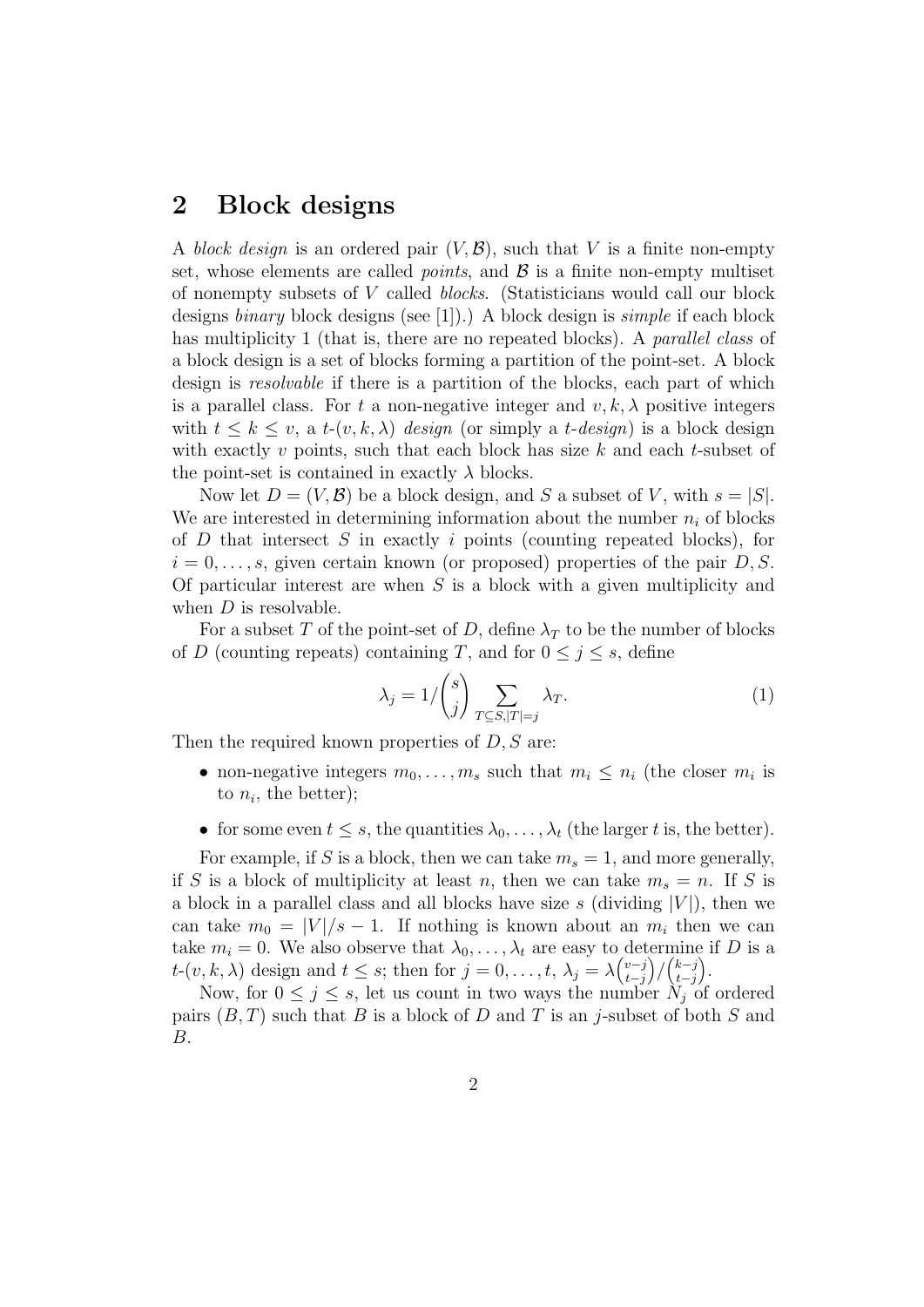1. Each j-subset T of S contributes exactly  $\lambda_T$  pairs of the form  $(*, T)$  to  $N_j$ , and so

$$
N_j = \sum_{T \subseteq S, |T|=j} \lambda_T = {s \choose j} \lambda_j.
$$

2. Each block B contributes exactly  $\binom{|B \cap S|}{i}$ j ) pairs of the form  $(B, *)$  to  $N_j$ , and so

$$
N_j = \sum_B \binom{|B \cap S|}{j} = \sum_{i=0}^s \binom{i}{j} n_i.
$$

We conclude that

$$
\binom{s}{j}\lambda_j = \sum_{i=0}^s \binom{i}{j} n_i.
$$
 (2)

 $\blacksquare$ 

# 3 Polynomials

For  $k$  a non-negative integer, define the polynomial

$$
P(x,k) = x(x-1)\cdots(x-k+1).
$$

Thus, for *n* a non-negative integer,  $\binom{n}{k}$ k  $= P(n, k)/k!$ .

**Lemma 3.1** Let  $a, b, t$  be non-negative integers. Then

$$
P(a + b, t) = \sum_{j=0}^{t} {t \choose j} P(a, j) P(b, t - j).
$$

*Proof.* Look at the coefficient of  $x^t$  in

$$
(1+x)^{a+b} = (1+x)^a (1+x)^b
$$

to get

$$
\binom{a+b}{t} = \sum_{j=0}^{t} \binom{a}{j} \binom{b}{t-j}.
$$

Multiplying by  $t!$  gives the result.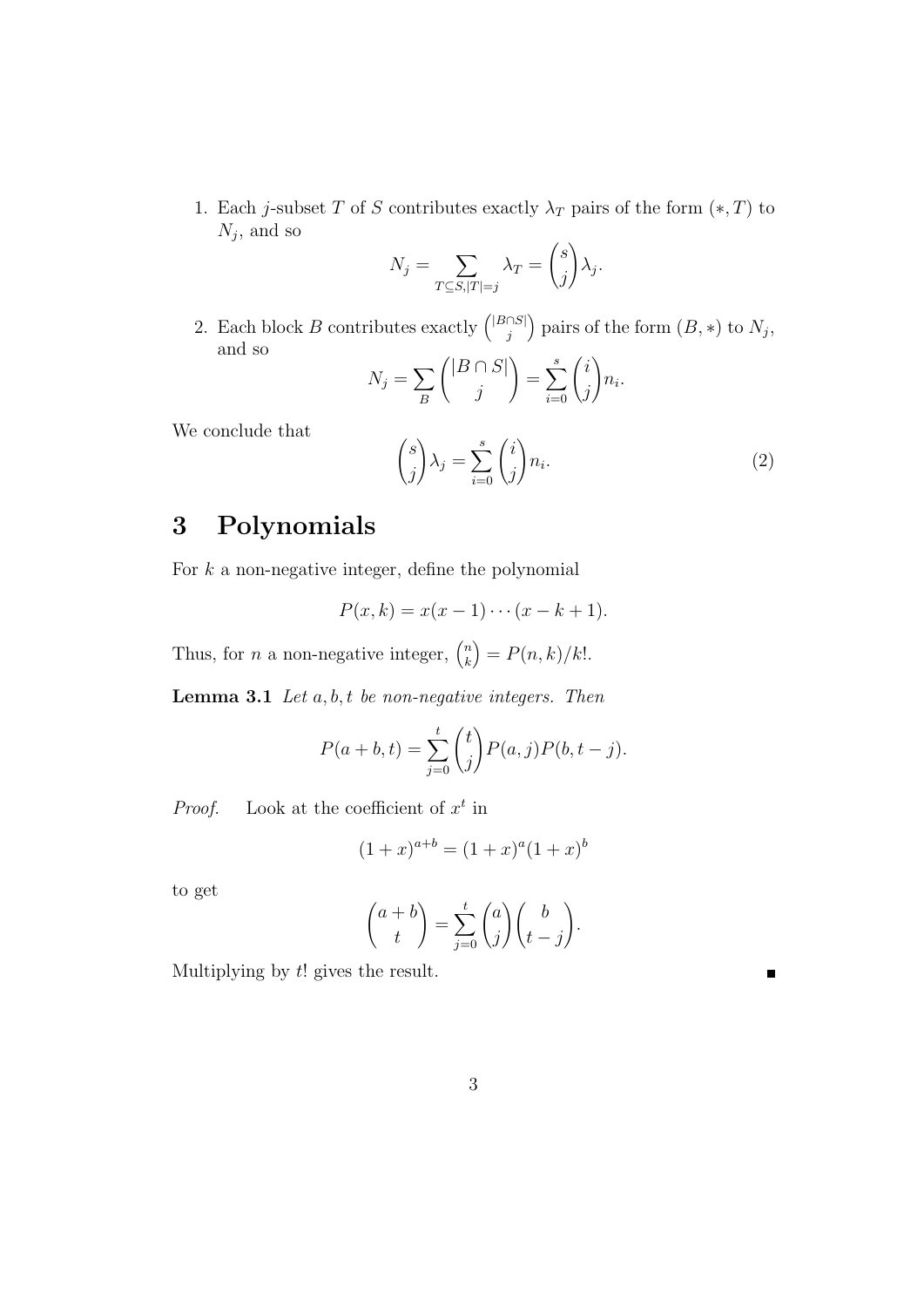**Theorem 3.2** Let sand t be non-negative integers, with  $s \geq t$ , let  $n_0, \ldots, n_s$ ,  $m_0, \ldots, m_s$ , and  $\lambda_0, \ldots, \lambda_t$  be real numbers, and suppose that for  $j = 0, \ldots, t$ , equation (2) holds. Then

$$
\sum_{i=0}^{s} P(i-x,t)(n_i - m_i) = \sum_{j=0}^{t} {t \choose j} P(-x,t-j)[P(s,j)\lambda_j - \sum_{i=j}^{s} P(i,j)m_i].
$$
 (3)

*Proof.* On multiplying by  $i!$ , equation (2) becomes

$$
P(s,j)\lambda_j = \sum_{i=0}^s P(i,j)n_i.
$$
 (4)

Now note that the rightmost sum in (3) can be extended to  $\sum_{i=0}^{s}$ , since the extra terms introduced are all zero, and so, using (4), the part in square brackets becomes

$$
\sum_{i=0}^s P(i,j)(n_i - m_i).
$$

Now Lemma 3.1 implies

$$
P(i - x, t) = \sum_{j=0}^{t} {t \choose j} P(i, j) P(-x, t - j).
$$

Multiplying by  $n_i - m_i$  and summing over i then gives the result.

### 4 Block intersection polynomials

We call the right-hand side of (3) the *block intersection polynomial* for the sequences  $[m_0, \ldots, m_s]$ ,  $[\lambda_0, \ldots, \lambda_t]$ , and denote this polynomial by

$$
B(x) = B(x, [m_0, \dots, m_s], [\lambda_0, \dots, \lambda_t]).
$$
\n
$$
(5)
$$

**Theorem 4.1** Let  $D = (V, \mathcal{B})$  be a block design, let  $S \subseteq V$ , with  $s = |S|$ , and for  $i = 0, \ldots, s$ , suppose that  $m_i$  is a non-negative integer with  $m_i \leq n_i$ , where  $n_i$  is the number of blocks intersecting S in exactly i points. Let t be a non-negative even integer with  $t \leq s$ , and suppose that, for  $j = 0 \ldots, t$ , we have  $\lambda_j = 1/{\binom{s}{j}}$  $\sum_{j=1}^{s} \sum_{T \subseteq S, |T|=j} \lambda_T$ , where  $\lambda_T$  is the number of blocks of D containing T.

Then the block intersection polynomial (5) is a polynomial with integer coefficients, and  $B(n) \geq 0$  for every integer n. Moreover, if  $B(n) = 0$  for some integer n, then  $m_i = n_i$  for  $i \notin \{n, n+1, \ldots, n+t-1\}.$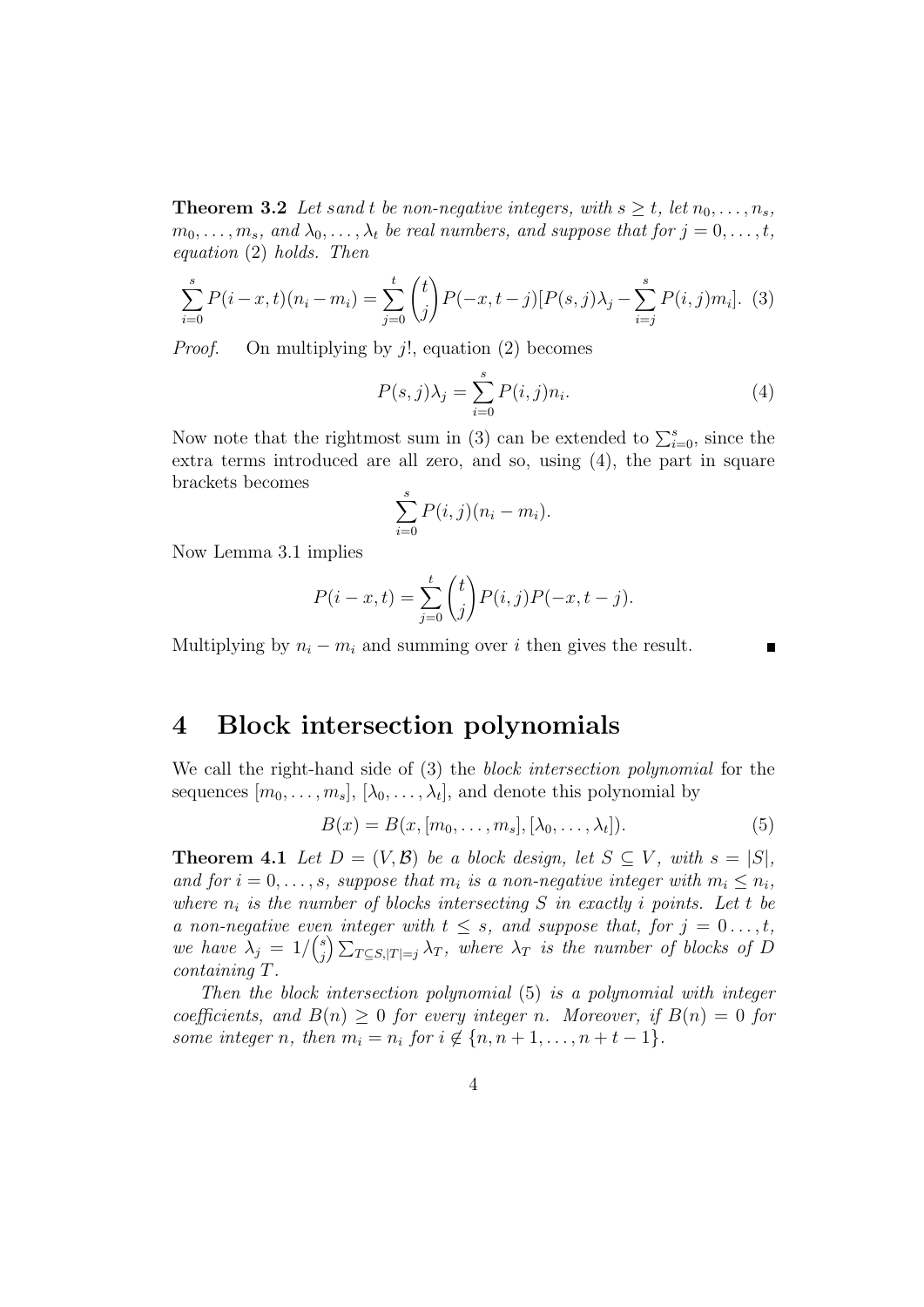Proof. The hypotheses of Theorem 3.2 are satisfied, and so (3) holds; that is,

$$
\sum_{i=0}^{s} P(i-x,t)(n_i - m_i) = B(x) = B(x,[m_0,\ldots,m_s],[\lambda_0,\ldots,\lambda_t]).
$$

Since the  $m_i$  and  $n_i$  are integers,  $B(x)$  is a polynomial over the integers. Further, note that when t is even and n is an integer, then  $P(i - n, t)$  is a product of evenly many consecutive integers, and so is non-negative, as is  $n_i - m_i$ . We conclude that  $B(n) \geq 0$  for every integer n. Moreover, since  $P(i - n, t) > 0$  unless  $i \in \{n, n + 1, \ldots, n + t - 1\}$ , we conclude that if  $B(n) = 0$ , then  $n_i = m_i$  for  $i \notin \{n, n+1, \ldots, n+t-1\}.$  $\blacksquare$ 

**Example 1** Suppose D is a 6-(14,7,4) design and S is a block of D (designs with these parameters are constructed in  $[6]$ . Then for this  $D, S$ , we take  $[m_0, \ldots, m_7] = [0, 0, 0, 0, 0, 0, 0, 1] = [0^7, 1], t = 6$ , and have

$$
\Lambda := [\lambda_0, \dots, \lambda_6] = [1716, 858, 396, 165, 60, 18, 4].
$$

We then calculate  $B(x) = B(x, [0^7, 1], \Lambda) =$ 

$$
7(x-1)(245x^5 - 1222x^4 + 3733x^3 - 6212x^2 + 5868x - 2160).
$$

Since  $B(1) = 0$ , we have  $n_0 = m_0 = 0$  and  $n_7 = m_7 = 1$ . Thus, no block is disjoint from  $S$ , and  $S$  is the only block meeting  $S$  in all its points. This shows that each  $6-(14,7,4)$  design is simple, with no two blocks disjoint. In particular, the design formed by the complements of the blocks of D coincides with the design formed by the 7-sets which are not blocks of D.

## 5 Applying block intersection polynomials

The calculation of block intersection polynomials and the applications described in this section are implemented in the DESIGN package (Version 1.2) [10] for GAP [4]. (The Maple system [8] was used in our initial investigations.)

We apply block intersection polynomials to determine information about the number of blocks of a block design  $D$  intersecting a set of points  $S$  (of size s) in a given number of points, where  $S$  and possibly certain blocks of the design are already specified (this may be because of certain assumed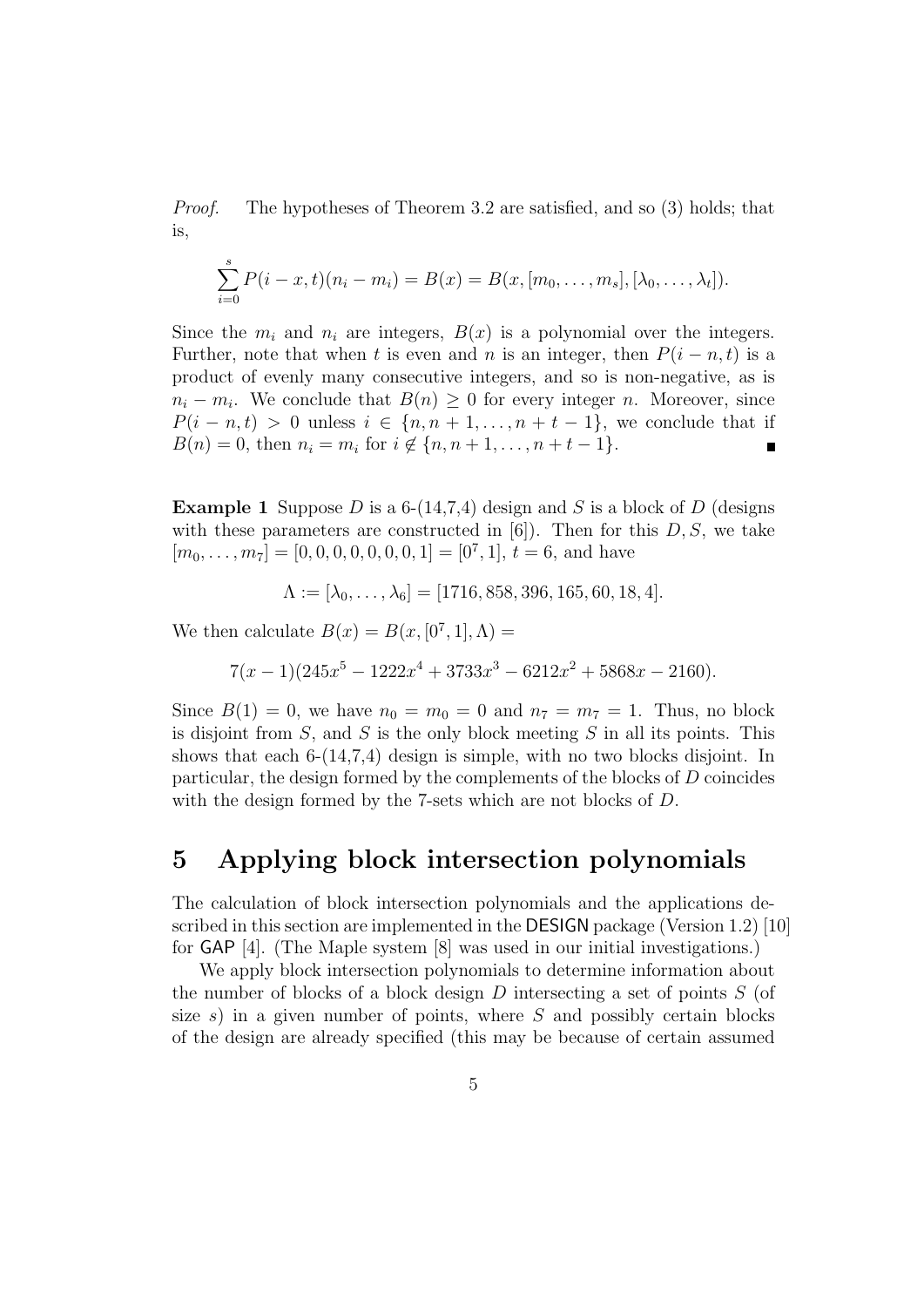properties of D, or in a backtrack search where the design is being built up block by block, or block-orbit by block-orbit of an assumed group of automorphisms).

The non-negative integers  $m_i$  giving lower bounds on the numbers  $n_i$ of blocks meeting  $S$  in exactly i points come from assumed or proposed properties of D (we often seek to show that a proposed property leads to a contradiction), or are calculated directly using some explicitly known or proposed blocks of D (such as in a backtrack search).

We need also determine, for some even  $t \leq s$ , the quantities  $\lambda_0, \ldots, \lambda_t$ (defined in (1)) for the pair  $D, S$ . If D is a t-design this is no problem. If not, then for many types of block designs, where the number of blocks, the replication number of each point and the concurrency of each pair of points are specified (see [1]), we may calculate  $[\lambda_0, \lambda_1, \lambda_2]$  for an explicitly given set  $S$  (of size at least 2).

We then calculate the block intersection polynomial (5). If this  $B(x)$  does not have integer coefficients or  $B(n) < 0$  for some integer n then the assumed or proposed properties of  $D, S$  have led to a contradiction. Otherwise, if  $B(n) = 0$  for some integer n then this tells us that for the D, S with the assumed or proposed properties, if  $i \notin \{n, n+1, \ldots, n+t-1\}$ , we have  $m_i = n_i$ .

#### 5.1 Analyzing a block intersection polynomial

For a block intersection polynomial  $B(x)$  over the integers, it is important to be able to determine if there is an integer n such that  $B(n) < 0$ , and when there is no such n, then to determine the integers n for which  $B(n)$ 0. The cases of  $B(x)$  being a constant polynomial or having odd degree or a negative leading coefficient are trivial. Now suppose that  $B(x)$  is a non-constant polynomial of even degree over the integers and has a positive leading coefficient. We calculate an integer b which is a strict upper bound on the magnitude of each zero of  $B(x)$ , and then need only check the value  $B(n)$  for the integers n with absolute value less than b to determine which *n*, if any, have  $B(n) = 0$  or  $B(n) < 0$ .

#### 5.1.1 Bounding the magnitude of a zero of a polynomial

The bound b is calculated using the following result, essentially given in the Master's thesis [9] of the second author.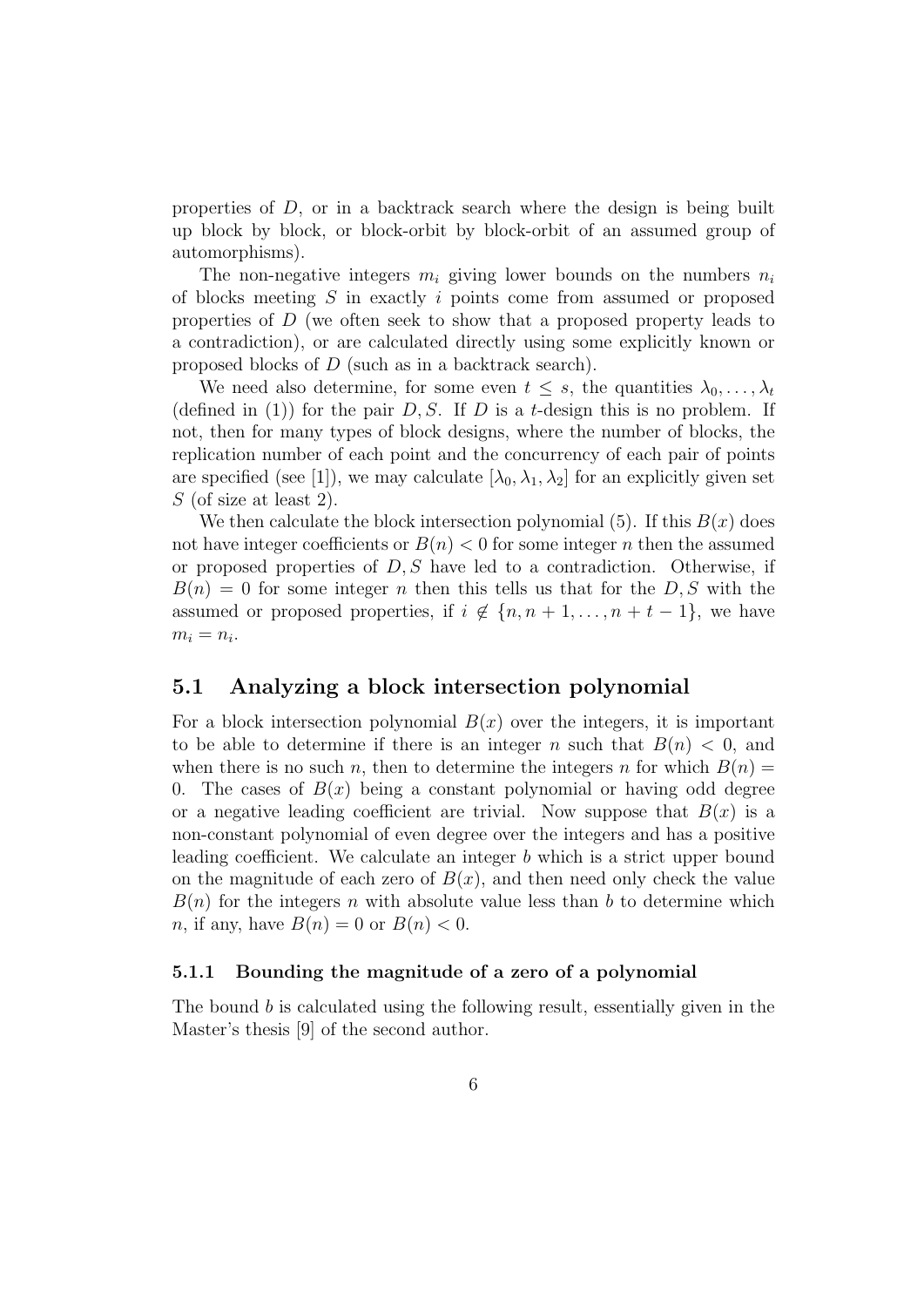Theorem 5.1 Let

 $f(x) = a_d x^d + a_{d-1} x^{d-1} + \cdots + a_0$ 

be a non-zero degree d polynomial over the reals, let

 $g(x) = |a_d|x^d - |a_{d-1}|x^{d-1} - \cdots - |a_0|,$ 

and let b be the least positive integer such that  $q(b) > 0$ .

Then b is greater than the magnitude of each zero of  $f(x)$ .

*Proof.* It is easy to see that if a is a positive real number with  $g(a) > 0$ , then  $g'(a) \geq 0$ , where  $g'(x)$  is the derivative of  $g(x)$  (in fact,  $g'(a) > 0$  if  $g(x)$ ) is non-constant). Thus, if b is the least positive integer such that  $q(b) > 0$ , we have that  $g(x)$  is positive and  $g'(x)$  is non-negative on the interval  $[b,\infty)$ . It follows that for each complex number z with  $|z| \geq b$ , we have

$$
|f(z)| \ge g(|z|) \ge g(b) > 0.
$$

 $\blacksquare$ 

#### 5.2 Bounding the multiplicity of a block in a  $t$ -design

A t-design may have repeated blocks, and we can use a block intersection polynomial to provide an upper bound on the multiplicity of a block. Suppose  $D = (V, \mathcal{B})$  is a t- $(v, k, \lambda)$  design. It is well-known that D is also a j- $(v, k, \lambda_i)$ design for  $0 \leq j \leq t$ , where  $\lambda_j = \lambda {\binom{v-j}{t-j}}$ t−j  $\binom{k-j}{t-i}$ t−j .

Now assume t is even and let  $p$  be the least non-negative integer for which the block intersection polynomial

$$
B(x,[0^k,p],[\lambda_0,\ldots,\lambda_t])
$$

is negative for some integer value of x (such a p exists). Then no block  $S$  of a  $t-(v, k, \lambda)$  design can have multiplicity p or more, and so  $p-1$  is an upper bound on the multiplicity of each block of a  $t-(v, k, \lambda)$  design.

**Example 2** Suppose D is a 4-(23,8,6) design and S is a block of D (designs with these parameters exist [2, p.59]). Then for this  $D, S$ , we take  $t = 4$ , and have  $\Lambda := [\lambda_0, \ldots, \lambda_4] = [759, 264, 84, 24, 6]$ . We then calculate

$$
B(x) = B(x, [0^8, 3], \Lambda) = 36(21x^4 - 106x^3 + 291x^2 - 366x + 140).
$$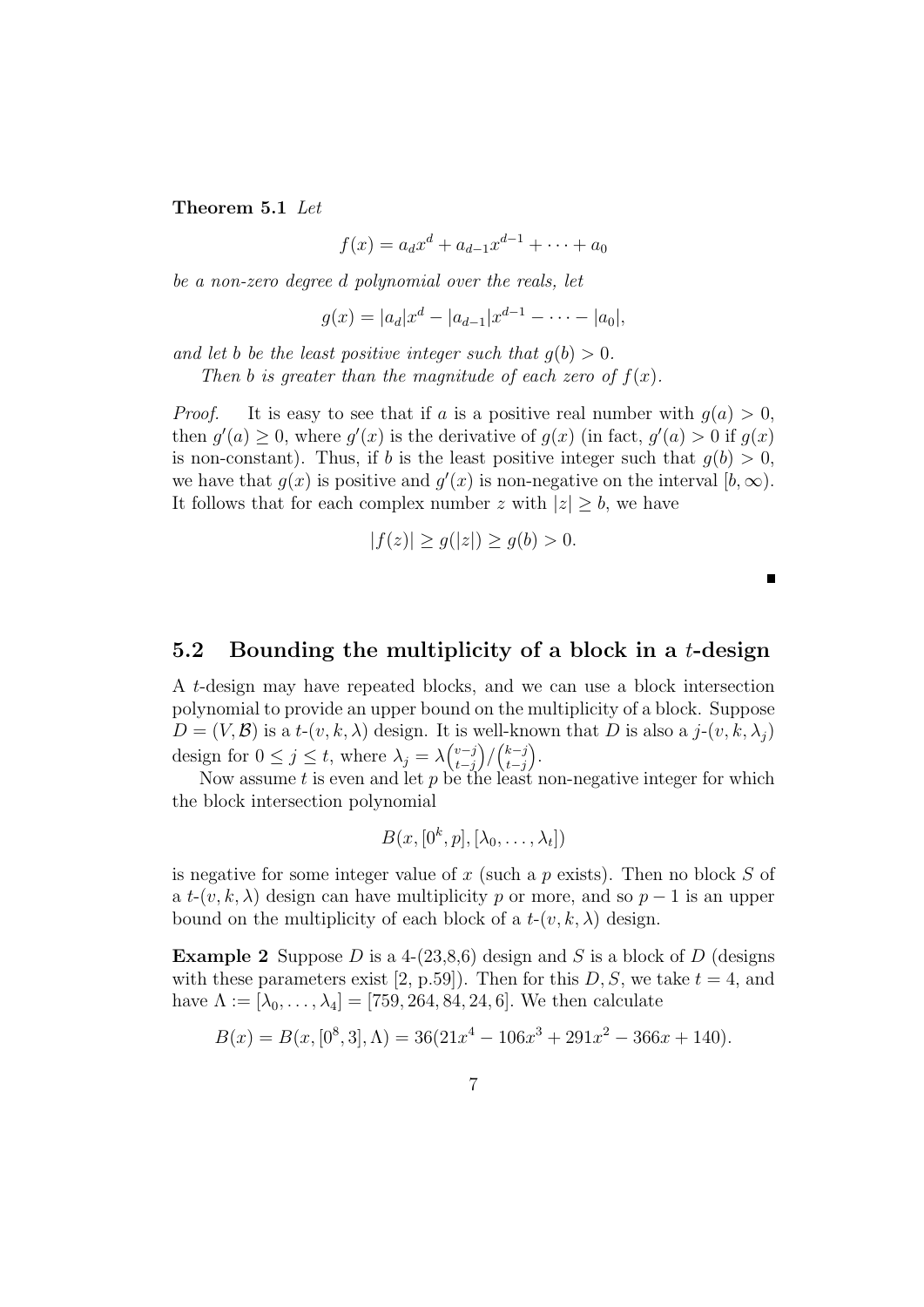Since  $B(1) = -720$ , we conclude that each block of a 4-(23,8,6) design can have multiplicity at most 2.

If t is odd (and  $k > 1$ ) then we can bound the multiplicity of a block in a  $t-(v, k, \lambda)$  design D by bounding the multiplicity of a block in a derived design of D, which is a  $(t-1)-(v-1,k-1,\lambda)$  design. This is because a block of multiplicity  $m$  in  $D$  gives rise to a block of the same multiplicity in a derived design, and vice-versa. Thus, for example, a block of a 5-(24,9,6) design (such designs exist [2, p.60]) can have multiplicity at most 2.

Some constructions for non-simple t-designs are given in  $[3, 7]$ , and we observe that the bound on block multiplicity described in this Section is often achieved.

#### 5.3 Bounding the multiplicity of a block in a resolvable t-design

Now assume that t is even, we have k dividing  $v$ , and we wish to bound the multiplicity of a block in a resolvable  $t-(v, k, \lambda)$  design. Now if a block B is repeated m times in a resolvable  $t-(v, k, \lambda)$  design then B is in m parallel classes, and so B is disjoint from at least  $m(v/k-1)$  other blocks. Now let p be the least non-negative integer for which the block intersection polynomial

$$
B(x, [p(v/k-1), 0^{k-1}, p], [\lambda_0, ..., \lambda_t])
$$

is negative for some integer value of x (such a p exists). Then no block of a resolvable  $t-(v, k, \lambda)$  design can have multiplicity p or more, and so  $p-1$ is an upper bound on the multiplicity of each block of a resolvable  $t-(v, k, \lambda)$ design.

**Example 3** It is unknown whether there exists a  $2-(55,11,5)$  design  $[2, p.23]$ , but applying the bound of Section 5.2 shows that in such a design each block has multiplicity at most 2.

Suppose now D is a resolvable 2-(55,11,5) design and S is a block of D. Then for this D, S, we take  $t = 2$ , and have  $\Lambda := [\lambda_0, \lambda_1, \lambda_2] = [135, 27, 5]$ . We then calculate

$$
B(x) = B(x, [8, 0^{10}, 2], \Lambda) = 5(25x^{2} - 85x + 66).
$$

Since  $B(2) = -20$ , we conclude that each block of a resolvable 2-(55,11,5) design has multiplicity 1. In other words, each resolvable 2-(55,11,5) design is simple.